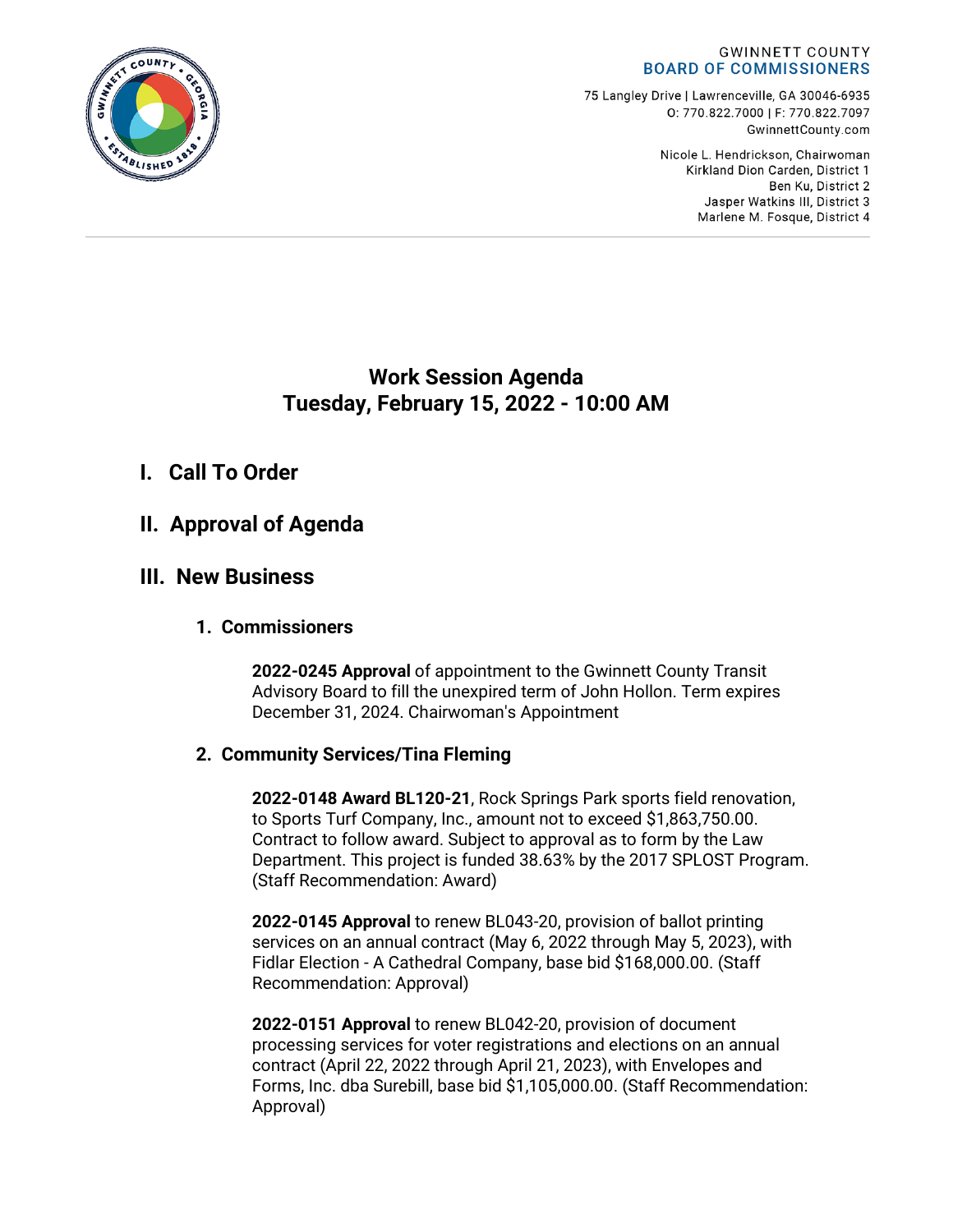## **III. New Business**

## **2. Community Services/Tina Fleming**

**2022-0209 Approval/authorization** to accept a \$275,000.00 BOOST grant from the Georgia Recreation and Park Association (GRPA) in partnership with the Georgia Statewide Afterschool Network and the Georgia Department of Education; funded through the American Rescue Plan Act. Grant funds will provide reimbursement for eligible expenses associated with the Building Brains Anywhere afterschool program in its current locations and its expansion to additional school sites across Gwinnett in partnership with Gwinnett County Public Schools. This program is 100% funded through GRPA with no match requirement. Approval for the Chairwoman or designee to execute any and all related grant documents. Subject to approval as to form by the Law Department. (Staff Recommendation: Approval)

**2022-0232 Approval/authorization** for the Chairwoman to execute a Resolution of Commitment to apply for and accept, if approved, a Livable Centers Initiative (LCI) Grant in an estimated amount between \$100,000.00 and \$130,000.00. This grant will be matched 20% through services and funding provided by the Department of Community Services totaling up to \$15,000.00 and funding provided by Gateway85 Community Improvement District (CID) totaling up to \$15,000.00. This grant will support the Safe and Equitable Multimodal Access Study (for the area southeast of I-85 toward Highway 29, between Old Norcross Road and Beaver Ruin Road.) (Staff Recommendation: Approval)

**2022-0184 Ratification** of BL014-21, provision of maintenance and repair of irrigation systems on an annual contract (February 29, 2021 through February 28, 2022), with Mickey and Sons, LLC, \$100,736.36. This contract is funded 95.3% by the 2017 SPLOST Program. (Staff Recommendation: Ratification)

## **3. County Administration**

**2022-0248 Ratification** of employment agreement with Adrienne S. McAllister, Director of Human Resources, for recording purposes. (Staff Recommendation: Approval)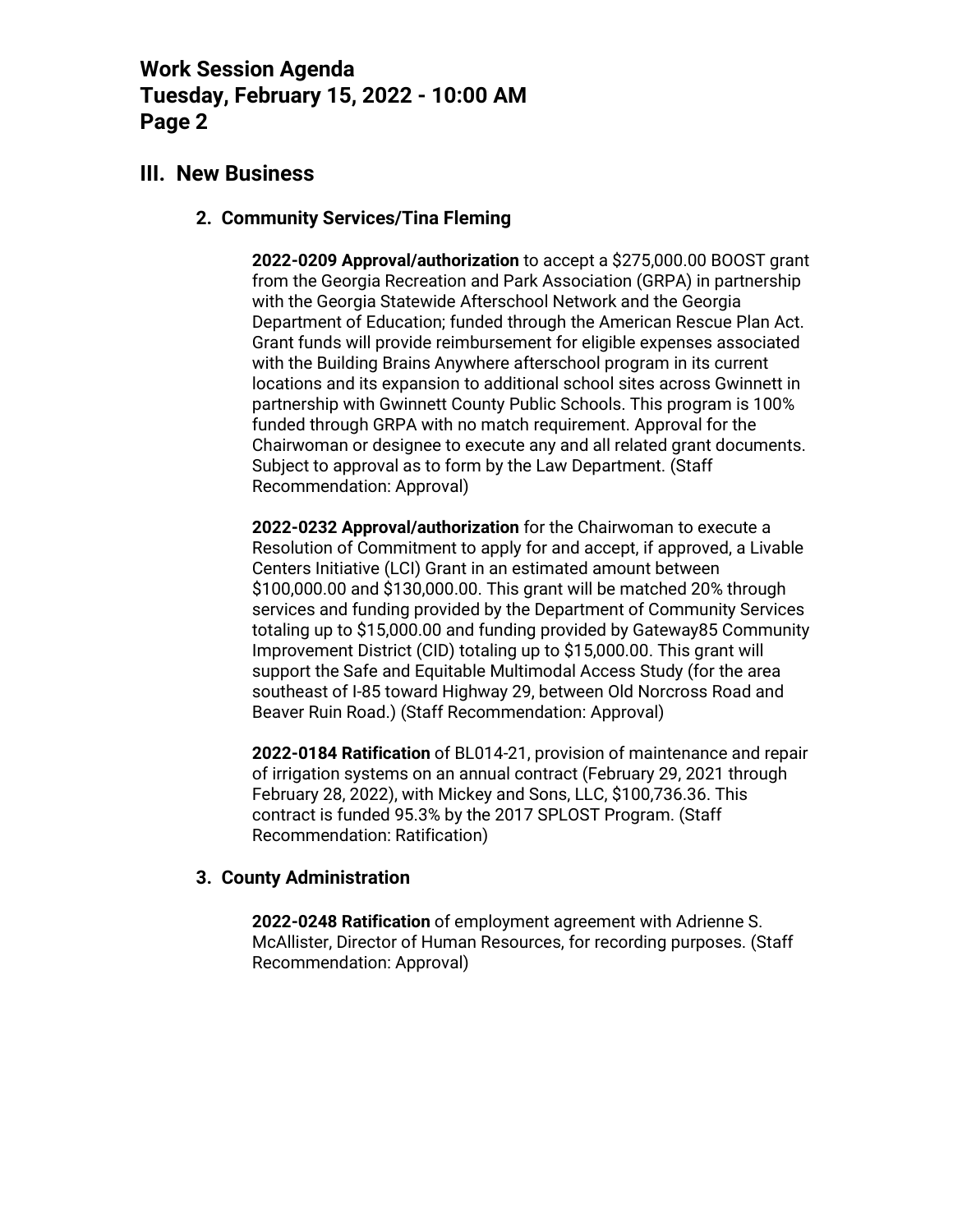## **III. New Business**

#### **4. Financial Services/Buffy Alexzulian**

**2022-0137 Approval/authorization** of the December 31, 2021 Monthly Financial Status Report and ratification of all budget amendments. Approval/authorization of a resolution amending the FY2021 budget to reflect adjustments based on anticipated revenues and appropriations.

#### **5. Fire Services/Russell S. Knick**

**2022-0181 Approval** to renew BL006-19, purchase of self-contained breathing apparatus (SCBA) on an annual contract (April 17, 2022 through April 16, 2023), with Fisher Scientific Company, LLC, base bid \$239,869.50. (Staff Recommendation: Approval)

#### **6. Law Department/Michael P. Ludwiczak**

**2022-0108 Approval/authorization** for Declaration of Taking Condemnation proceedings for the property of SSB, LLC, and Wells Fargo Bank, National Association, consisting of 0.072 acres of fee simple right of way, 0.024 acres of permanent construction easement, and 0.073 acres of 12-month temporary construction easement, Tax Parcel Nos. R6215 139 and R6216 037, 5865 Jimmy Carter Boulevard, amount \$89,700.00. Subject to approval as to form by the Law Department. This project is funded by the 2017 SPLOST program.

**2022-0139 Approval/authorization** for Declaration of Taking Condemnation proceedings for the property of Estate of Mattie Brown, A.D. Yarbrough and Carlton Yarbrough, consisting of 2,932.50 square feet of fee simple right of way, Tax Parcel No. R5274 031, Fence Road, amount \$800.00. Subject to approval as to form by the Law Department. This project is funded by the 2014 SPLOST program.

**2022-0140 Approval/authorization** for Declaration of Taking Condemnation proceedings for the property of Lacramioara Grigoras and Ciprian Grigoras, as joint tenants with rights of survivorship, and GMAC Mortgage, LLC, consisting of 2.95 acres of fee simple right of way and 835.87 linear feet of limited access rights, Tax Parcel No. R5273 026, 3316 Old Peachtree Road, amount \$325,000.00. Subject to approval as to form by the Law Department. This project is funded by the 2014 SPLOST program.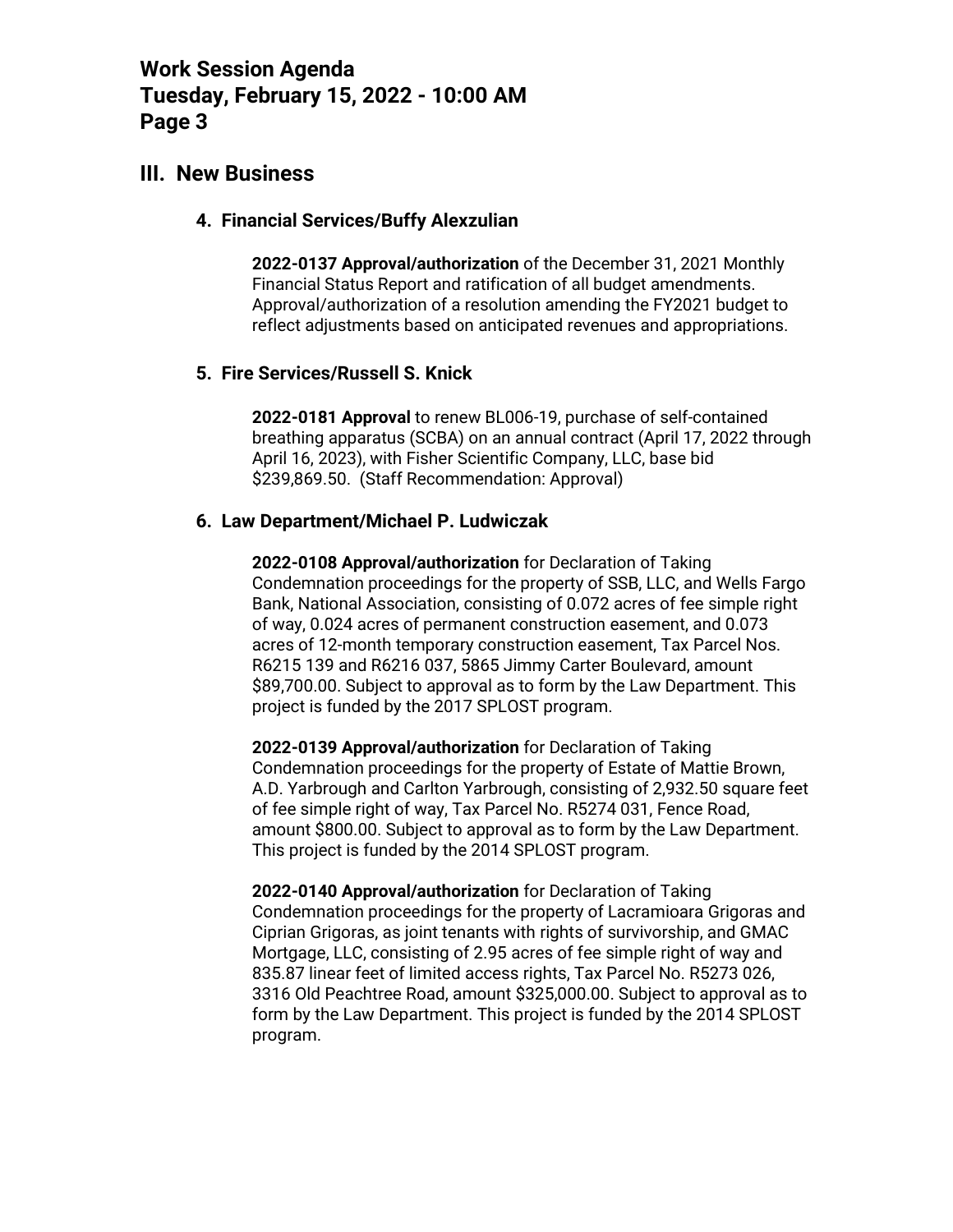## **III. New Business**

### **7. Planning & Development/Susan Canon**

**2022-0079 Approval/authorization** for the Chairwoman to execute a Resolution of Commitment for a Community Development Assistance Program application for Atlanta Regional Commission planning assistance in the Mountain Park Community. County contributing funds will be required in the amount of \$10,000.00, upon approval. Approval/authorization for the Chairwoman or designee to execute necessary program documents. Subject to approval as to form by the Law Department. (Staff Recommendation: Approval)

**2022-0180 Approval/authorization** for the Chairwoman to execute any and all documents necessary to enter into the 2022 Participation Agreement with Partnership Gwinnett PFE, Inc. Subject to approval as to form by the Law Department.

## **8. Police Services/James D. McClure**

**2022-0206 Approval** to retire from service, Gwinnett County Police K-9 Brix. Approval for K-9 Brix to be removed from the Fixed Asset Registry and permanently retired to his handler, Sergeant Brandon Townley, for the remainder of his life.

**2022-0174 Ratification** of BL073-21, purchase of nitrile gloves, with PH&S Products, LLC and Sunline USA, LLC dba Sunline Supply, \$615,793.70. This contract is funded by the Cares Act Funding. (Staff Recommendation: Ratification)

## **9. Sheriff/Keybo Taylor**

**2022-0213 Award BL019-22**, provision of equipment and services for trash removal and disposal with chemical dispensers on an annual contract (February 16, 2022 through February 15, 2023), to BFI Waste Services, LLC dba Republic Services of GA, base bid \$121,634.88. (Staff Recommendation: Award)

**2022-0066 Ratification** of the emergency purchase and installation of one (1) Unilux hot water flexible tube boiler, with Ostrom Boiler Service, Inc., \$158,000.00. (Staff Recommendation: Ratification)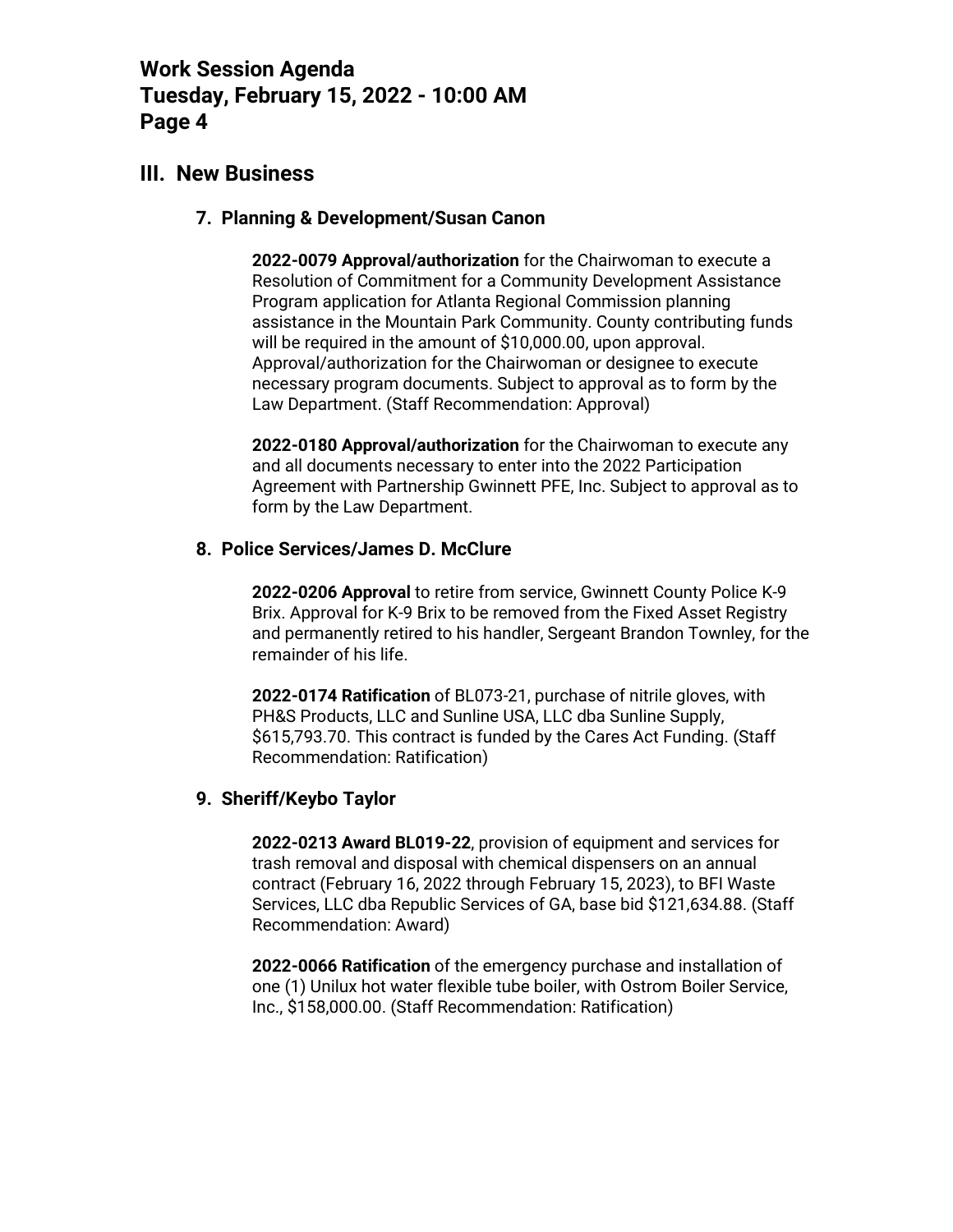## **III. New Business**

#### **10. Support Services/Angelia Parham**

**2022-0185 Award BL124-21**, fleet maintenance facility HVAC replacement project, to John F. Pennebaker Co., Inc., amount not to exceed \$593,487.00. Contract to follow award. Subject to approval as to form by the Law Department. (Staff Recommendation: Award)

**2022-0176 Approval** to renew BL020-21, purchase of various public safety motorcycles on an annual contract (April 5, 2022 through April 4, 2023), with Killer Creek Harley Davidson, Inc., base bid \$160,000.00. (Staff Recommendation: Approval)

**2022-0194 Approval** of Change Order No. 4 to RP023-19, provision of food services on a multi-year contract, with Southern Foodservice Management, Inc., increasing the contract by \$147,420.00. The contract base amount is adjusted from \$79,500.00 to \$226,920.00. Change Order to follow. Subject to approval as to form by the Law Department. This contract is funded by the American Rescue Plan Act, Coronavirus State and Local Fiscal Recovery Fund. (Staff Recommendation: Approval)

**2022-0123 Approval/authorization** for the Chairwoman to execute a Fourth Amendment to the Tall Structure Lease Agreement with T-Mobile South, LLC to allow modification of equipment located on the communication tower at 374 Hickory View Drive, Lawrenceville, Tax Parcel No. R5172 015. Subject to approval as to form by the Law Department. (Staff Recommendation: Approval)

**2022-0134 Approval/authorization** for the Chairwoman to execute a Second Amendment to the Tall Structure Lease Agreement with T-Mobile South, LLC to allow modification of equipment located on the communication tower at 1850 North Brown Road, Lawrenceville, Tax Parcel No. R7115 008A. Subject to approval as to form by the Law Department. (Staff Recommendation: Approval)

**2022-0188 Approval/authorization** of Change Order No. 2 to BL107-19, Construction of the Gwinnett County Duluth Branch Library, with Cooper & Company General Contractors, Inc., decreasing the contract by \$49,944.51 and extending the contract completion date by 27 days. The contract amount is adjusted from \$5,092,408.87 to \$5,042,464.36. This project is funded 60% by the 2009 SPLOST Program and 40% by the 2014 SPLOST Program. Subject to approval as to form by the Law Department. (Staff Recommendation: Approval)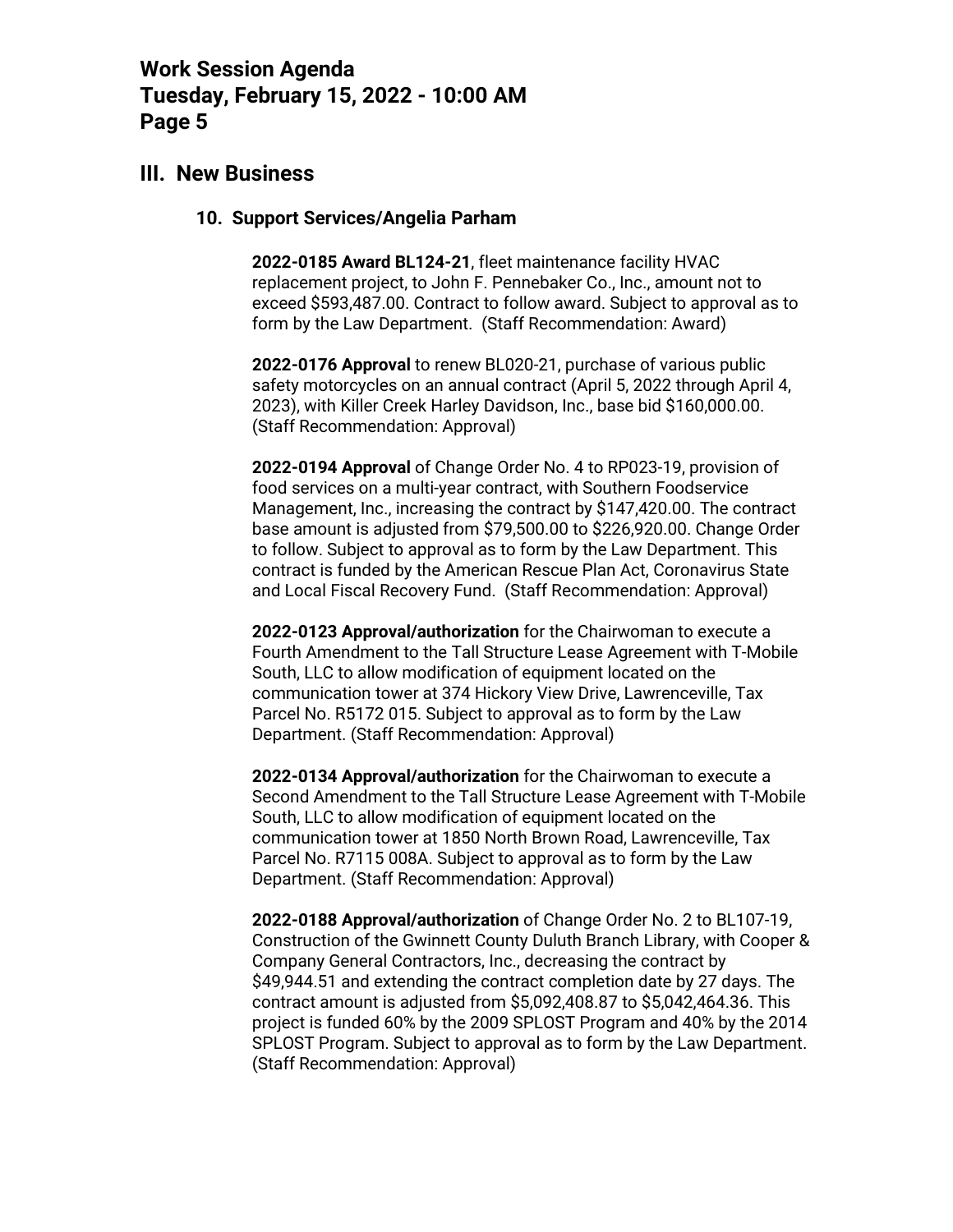## **III. New Business**

### **10. Support Services/Angelia Parham**

**2022-0212 Approval/authorization** of Change Order No. 2 and Final to BL114-19, Construction of the Gwinnett County Public Library Norcross Branch Project, with Cooper & Company General Contractors, Inc., increasing the contract by \$9,647.26 and extending the contract completion time by 57 days. The contract amount is adjusted from \$12,309,400.00 to \$12,319,047.26. This project is funded 53.3% by the 2014 SPLOST Program and 46.7% by the City of Norcross. Subject to approval as to form by the Law Department.

## **11. Transportation/Lewis Cooksey**

**2022-0193 Approval** for the Chairwoman to execute Change Order No. 1 with the City of Grayson regarding the 2017 County-managed SPLOST project. This change increases the County's contribution from \$617,486.00 to \$1,097,858.00 and increases the City's contribution from \$144,842.00 to \$300,000.00 for median installation on Rosebud Road. This will increase the County's overall financial obligation by \$480,372.00. Subject to approval as to form by the Law Department. Funded by the 2017 SPLOST Program and the City of Grayson. (Staff Recommendation: Approval)

**2022-0175 Award BL109-21**, Rosebud Road (from SR 84/Grayson Parkway to SR 20/Grayson Highway) traffic improvement project, to Backbone Infrastructure, LLC, amount not to exceed \$996,654.95. Contract to follow award. Subject to approval as to form by the Law Department. This contract is funded 70% by the 2017 SPLOST Program and 30% by the City of Grayson. (Staff Recommendation: Award)

**2022-0210 Approval** for the Chairwoman to execute Change Order No. 1 with the City of Norcross regarding the 2017 City-managed SPLOST project. This change decreases the County's contribution to the 2017 Citymanaged SPLOST Project from \$711,242.00 to \$589,742.00 and will increase the County's contribution to the 2017 County-managed Project by \$121,500.00. There will be no change to the County's overall financial obligation. Subject to approval as to form by the Law Department. (Staff Recommendation: Approval)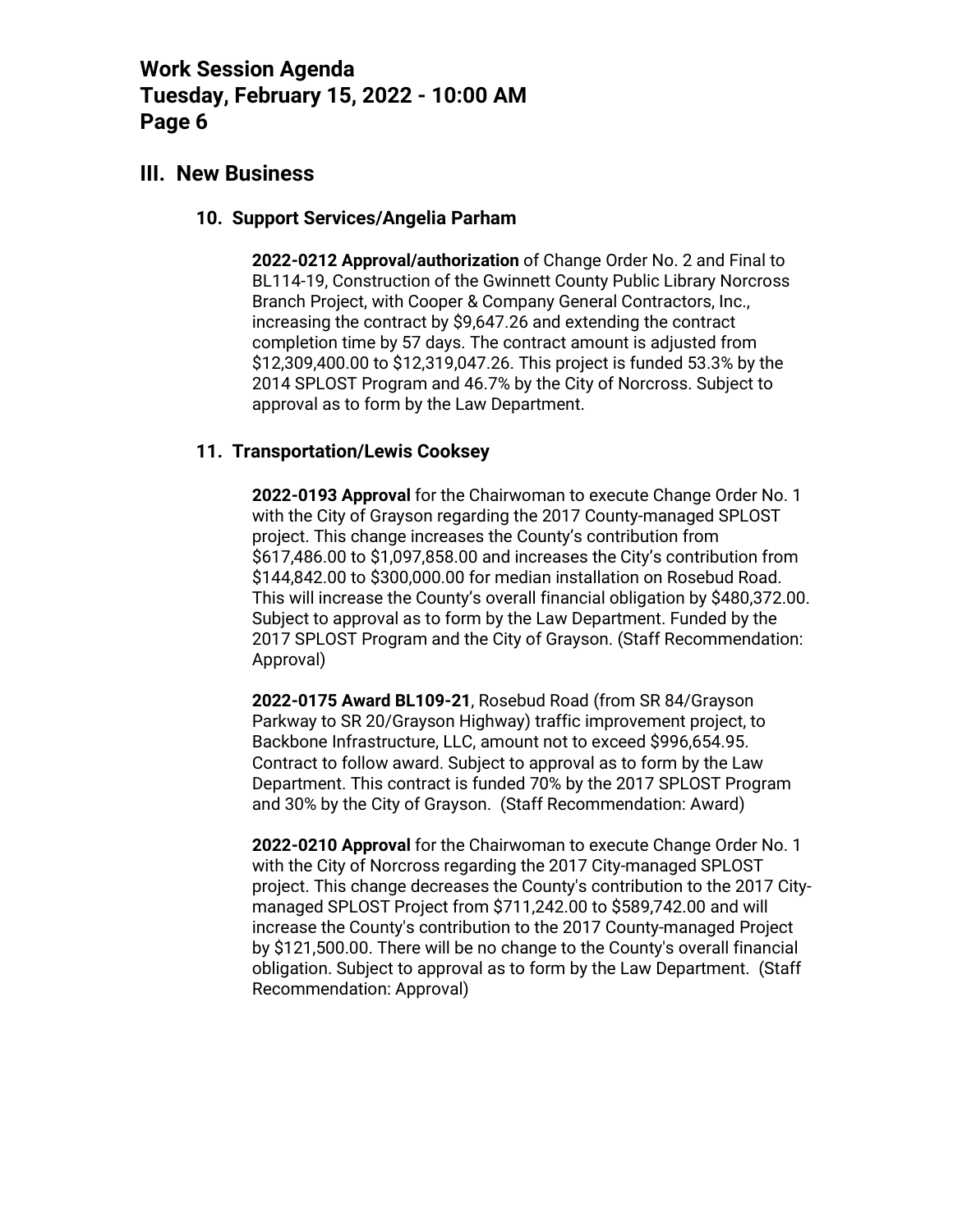## **III. New Business**

### **11. Transportation/Lewis Cooksey**

**2022-0211 Approval** for the Chairwoman to execute Change Order No. 2 with the City of Norcross regarding the 2017 County-managed SPLOST project. This change increases the County's contribution to the 2017 County-managed SPLOST Project from \$1,134,000.00 to \$1,255,500.00 and will reduce the County's contribution to the 2017 City-managed Project by \$121,500.00. The City of Norcross will contribute an additional \$28,500.00 to the County-managed project increasing the City's contribution from \$286,000.00 to \$314,500.00. There will be no change to the County's overall financial obligation. Subject to approval as to form by the Law Department. (Staff Recommendation: Approval)

**2022-0178 Award BL086-21**, Medlock Bridge Road at North Peachtree Street/Langford Road intersection improvement project, to CMC, Inc., amount not to exceed \$425,287.32. Contract to follow award. Subject to approval as to form by the Law Department. This contract is funded 65.6% by the 2017 SPLOST Program and 34.4% by the City of Norcross. (Staff Recommendation: Award)

**2022-0198 Approval/authorization** for the Chairwoman to execute a Construction Agreement with the Georgia Department of Transportation (GDOT) for grant funding of the Gwinnett County ITS Enhancements Phase II project. The maximum GDOT contribution is \$2,000,000.00. The County will provide matching funds of \$476,350.00. This item is funded 81% by the Georgia Department of Transportation and 19% by the 2017 SPLOST Fund. Approval for the Chairwoman or designee to execute any and all related documents. Subject to approval as to form by the Law Department. (Staff Recommendation: Approval)

**2022-0199 Award BL084-21**, ITS enhancement phase II traffic signal upgrade, to Lumin8 Transportation Technologies, LLC, amount not to exceed \$2,476,350.00. Contract to follow award. Subject to approval as to form by the Law Department. This contract is funded 81% by the Georgia Department of Transportation and 19% by the 2017 SPLOST Program. (Staff Recommendation: Award)

**2022-0173 Approval** of incorporation of Brookshire Drive into the Gwinnett County Speed Hump Program. Total estimated cost is \$10,025.91. This project is funded by the 2017 SPLOST Program. Subject to approval as to form by the Law Department. (Staff Recommendation: Approval)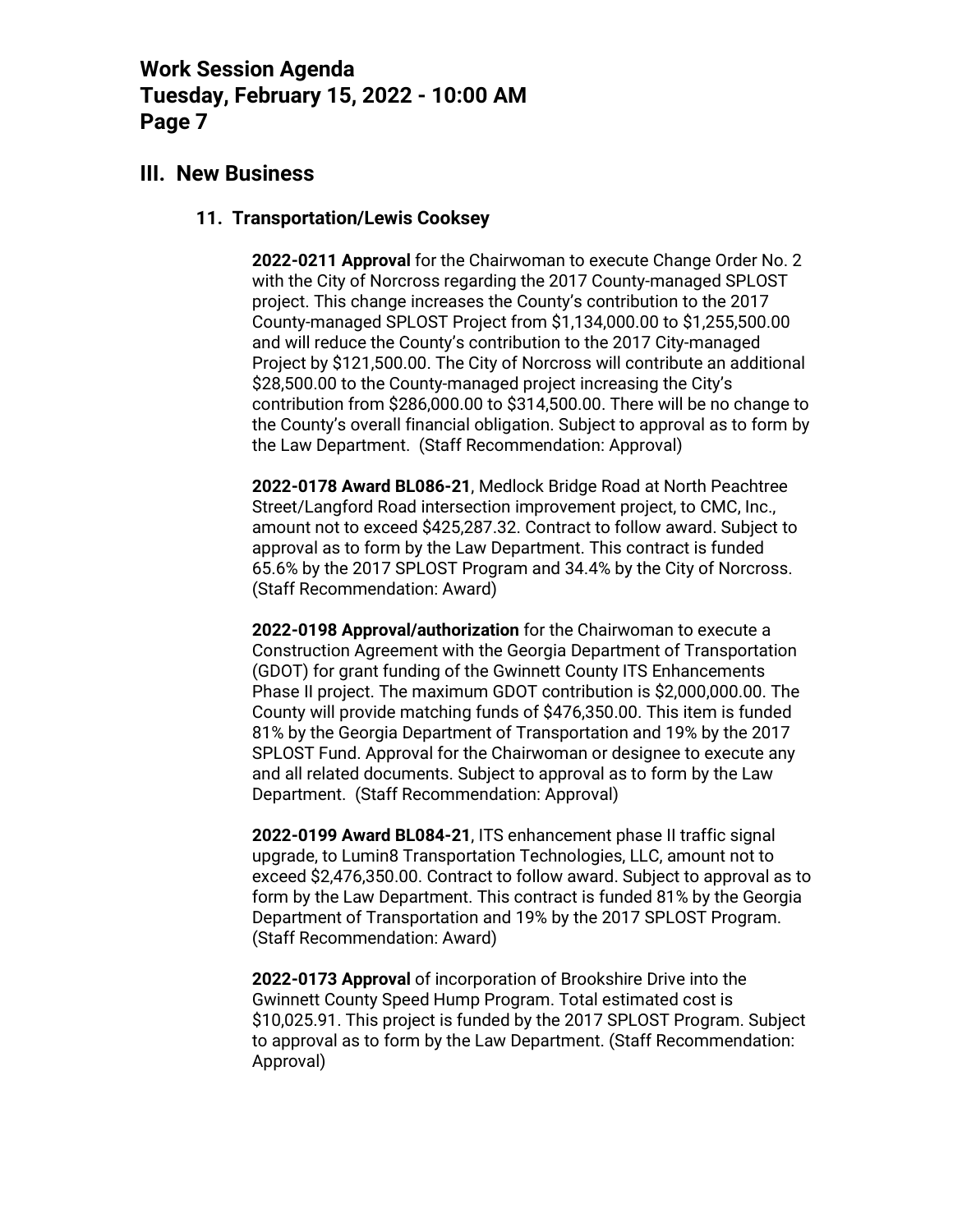## **III. New Business**

#### **11. Transportation/Lewis Cooksey**

**2022-0183 Approval** of incorporation of Rivermeade Drive into the Gwinnett County Speed Hump Program. Total estimated cost is \$19,722.06. This project is funded by the 2014 SPLOST Program. Subject to the approval as to form by the Law Department. (Staff Recommendation: Approval)

**2022-0106 Approval/authorization** for the Chairwoman to execute a Memorandum of Understanding (MOU) with the Georgia Department of Transportation (GDOT) regarding the Local Bridge Replacement project on CR 243/ Martins Chapel Road at Alcovy River. The County will contribute \$100,000.00 to the Right of Way phase and GDOT will be responsible for the remaining cost of the project. Subject to approval as to form by the Law Department. County contribution funded by the 2014 SPLOST Program. (Staff Recommendation: Approval)

**2022-0191 Approval/authorization** for the Chairwoman to execute an Intergovernmental Agreement with the City of Buford regarding median landscaping on Peachtree Industrial Boulevard between Gold Creek Trail and the Hall County Line. The City will be responsible for all cost associated with the installation and maintenance of this project. There will be no cost to the County. Subject to approval as to form by the Law Department. (Staff Recommendation: Approval)

## **12. Water Resources/Tyler Richards**

**2022-0200 Award RP039-21**, document processing services for the Department of Water Resources on an annual contract (May 3, 2022 through May 2, 2023), to Datamatx, Inc., base amount \$1,625,722.00 (negotiated cost savings of approximately \$4,370.00). Contract to follow award. Subject to approval as to form by the Law Department. (Staff Recommendation: Award) (Water and Sewerage Authority Approved on February 7, 2022, Vote 5-0.)

**2022-0197 Approval** to extend RP030-19, provision of document processing services for the Department of Water Resources on an annual contract (March 18, 2022 through May 2, 2022), with Pinnacle Data Systems, LLC, a Doxim Company, base amount \$192,299.53. (Staff Recommendation: Approval) (Water and Sewerage Authority Approved on February 7, 2022, Vote 5-0.)